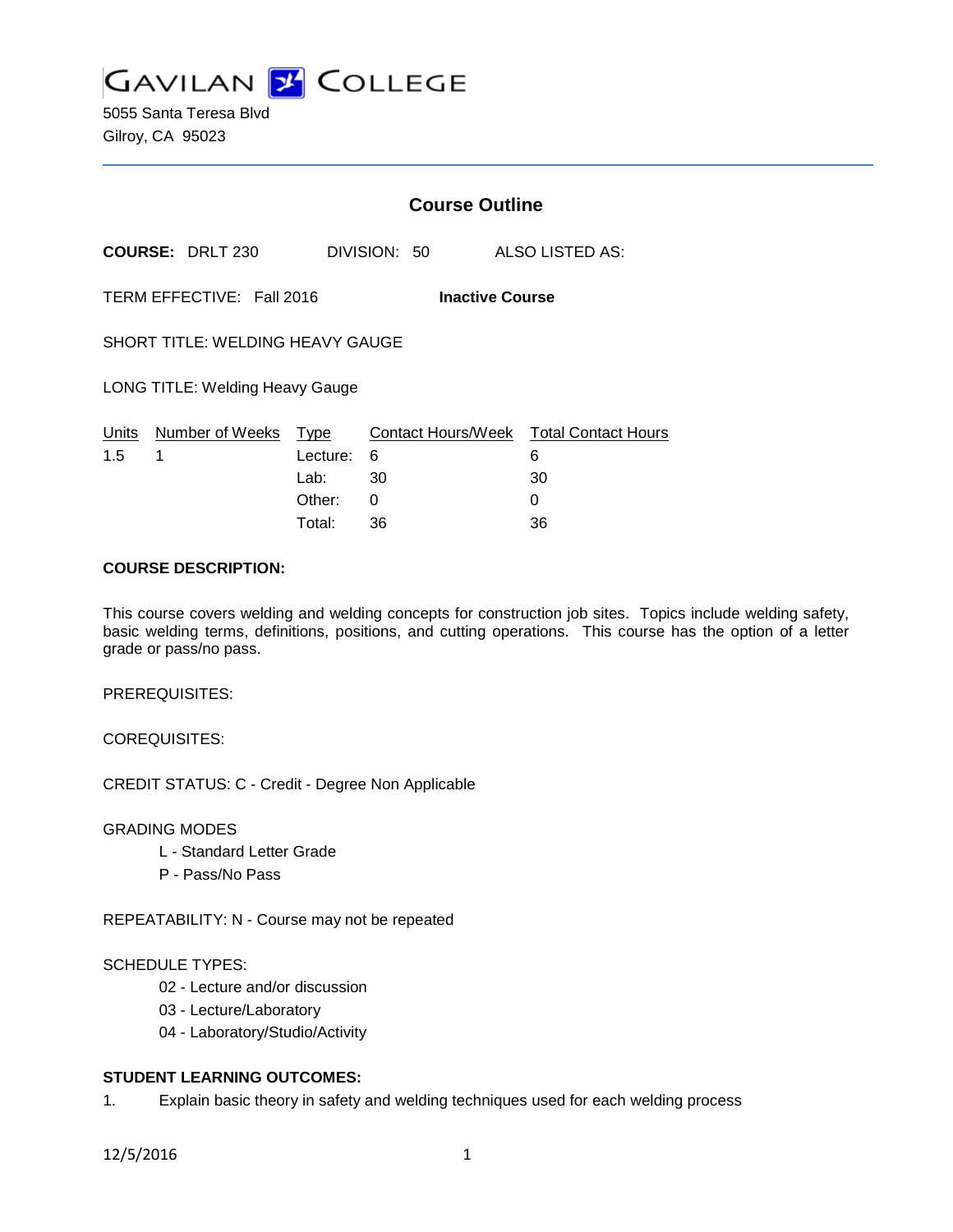Measure: research paper, exams and performance testing PLO: 7, 1, 2, 3, 6 ILO: GE-LO: Year assessed or anticipated year of assessment: 2014

2. Demonstrate proper setup and operation of arc welding equipment

Measure: research paper, exams and performance testing

PLO: 7, 1, 2, 3, 6

ILO:

GE-LO:

Year assessed or anticipated year of assessment: 2014

### PROGRAM LEARNING OUTCOMES:

Is this course part of a program (degree or certificate)? If yes, copy and paste the appropriate Program Learning Outcomes and number them. Enter the PLOs by number in the Student Learning Outcomes below.

Yes,

1. Attain journey level skills needed to be successful in residential and commercial construction.

#### CONTENT, STUDENT PERFORMANCE OBJECTIVES, OUT-OF-CLASS ASSIGNMENTS

Inactive Course: 11/28/2016

Out-of-class assignments: For each topic, the student will read chapters and do the homework assignments at the end of the those chapters.

6 lec/4 lab Hours Welding safety and safety equipment

Welding polarities

Setting up welding machines

SLO: The student will set up and demonstrate safe procedures for welding.

Assignments: Read the chapters covered in the lecture and answer the study guide question on the assigned subject. Locate and read in the text or online regarding welding setup, safe procedures for welding, and welding polarities.

6 lec/4 lab Hours Welding processes

Welding classifications

Terms and definitions

SLO: The student will evaluate and use welding processes. The student will demonstrate and explain welding terms, definitions, and classifications. The student will analyze different welding materials used on job-sites.

Assignments: Read the chapters covered in the lecture and answer the study guide question on the assigned subject. Locate and read in the text or online regarding welding terms, definitions, and classifications.

3.5 lec/3.5 lab Hours Weld joints and joint positions

Positions and travel directions

SLO: The student will evaluate and demonstrate use of weld joints, joint positions, and travel directions. The student will research different welding techniques used on job-sites.

Assignments: Read the chapters covered in the lecture and answer the study guide question on the assigned subject. Demonstrate the use of weld joints, joint positions, and travel directions.

4 lec/5 lab Hours Basic light gauge welding

Oxygen and acetylene cutting operations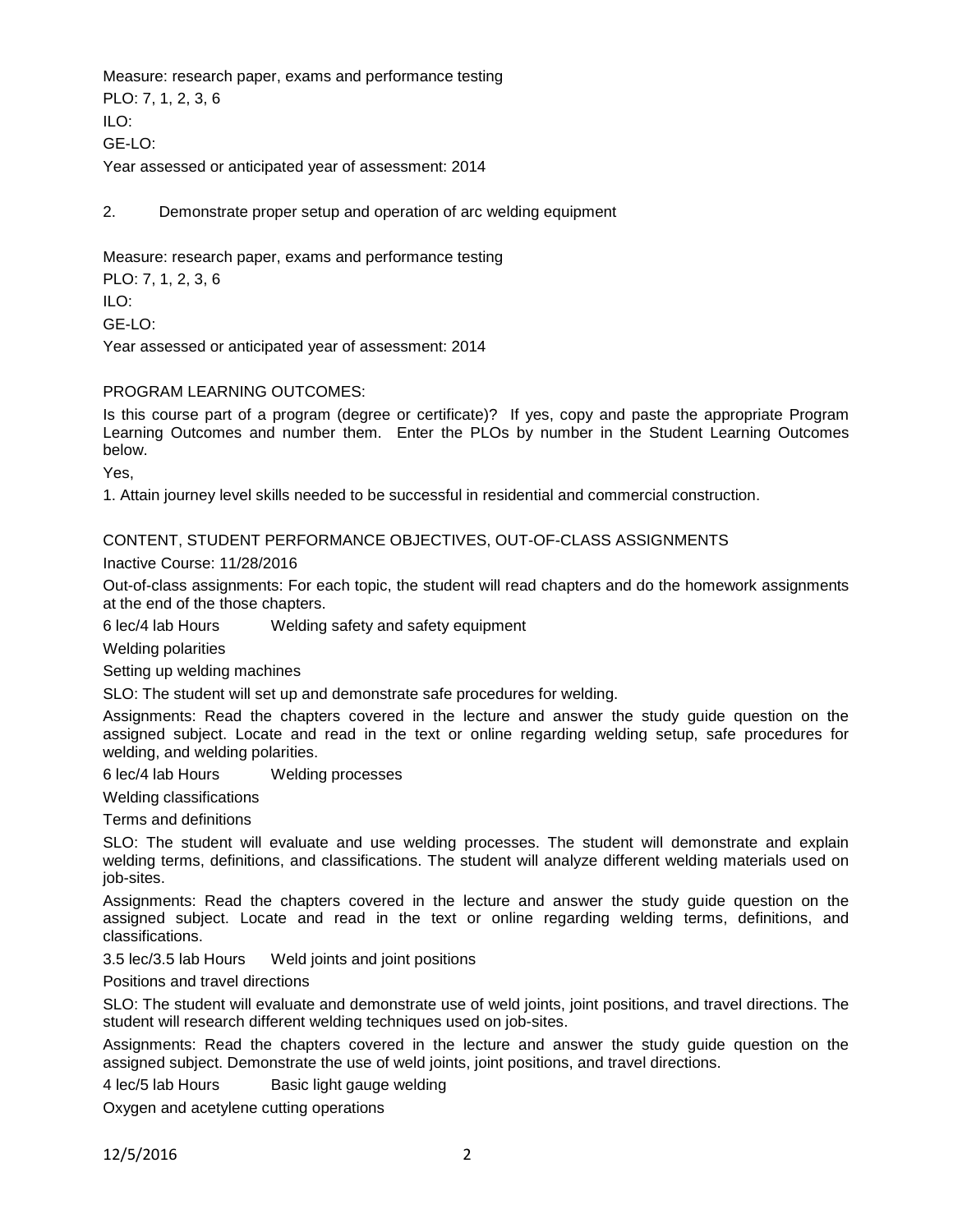SLO: The student will evaluate and demonstrate the ability to do basic light gauge welding, and oxygen and acetylene cutting operations.

Assignments: Read the chapters covered in the lecture and answer the study guide question on the assigned subject. Locate and read in the text or online regarding basic light gauge welding, and oxygen and acetylene cutting operations. Do basic light gauge welding, and oxygen and acetylene cutting operations.

1.5 lec/1.5 lab Hours Final examination and term project

## **METHODS OF INSTRUCTION:**

- A. Lecture and discussion
- B. Visual aids
- C. Demonstrations
- D. Group hands-on exercise
- E. Individual hands-on exercise
- F. One-on-one hands-on instruction

**METHODS OF EVALUATION:** CATEGORY 1 - The types of writing assignments required: Percent range of total grade: 10 % to 30 % Written Homework Reading Reports Lab Reports Essay Exams Term or Other Papers If this is a degree applicable course, but substantial writing assignments are NOT appropriate, indicate reason: Course primarily involves skill demonstration or problem solving CATEGORY 2 - The problem-solving assignments required: Percent range of total grade: 10 % to 40 % Homework Problems Field Work Lab Reports **Quizzes** Exams CATEGORY 3 - The types of skill demonstrations required: Percent range of total grade: 20 % to 70 % Class Performance/s Field Work Performance Exams CATEGORY 4 - The types of objective examinations used in the course: Percent range of total grade: 10 % to 30 % Multiple Choice True/False Matching Items Completion

- CATEGORY 5 Any other methods of evaluation:
- Percent range of total grade: 0%

# **REPRESENTATIVE TEXTBOOKS:**

12/5/2016 3